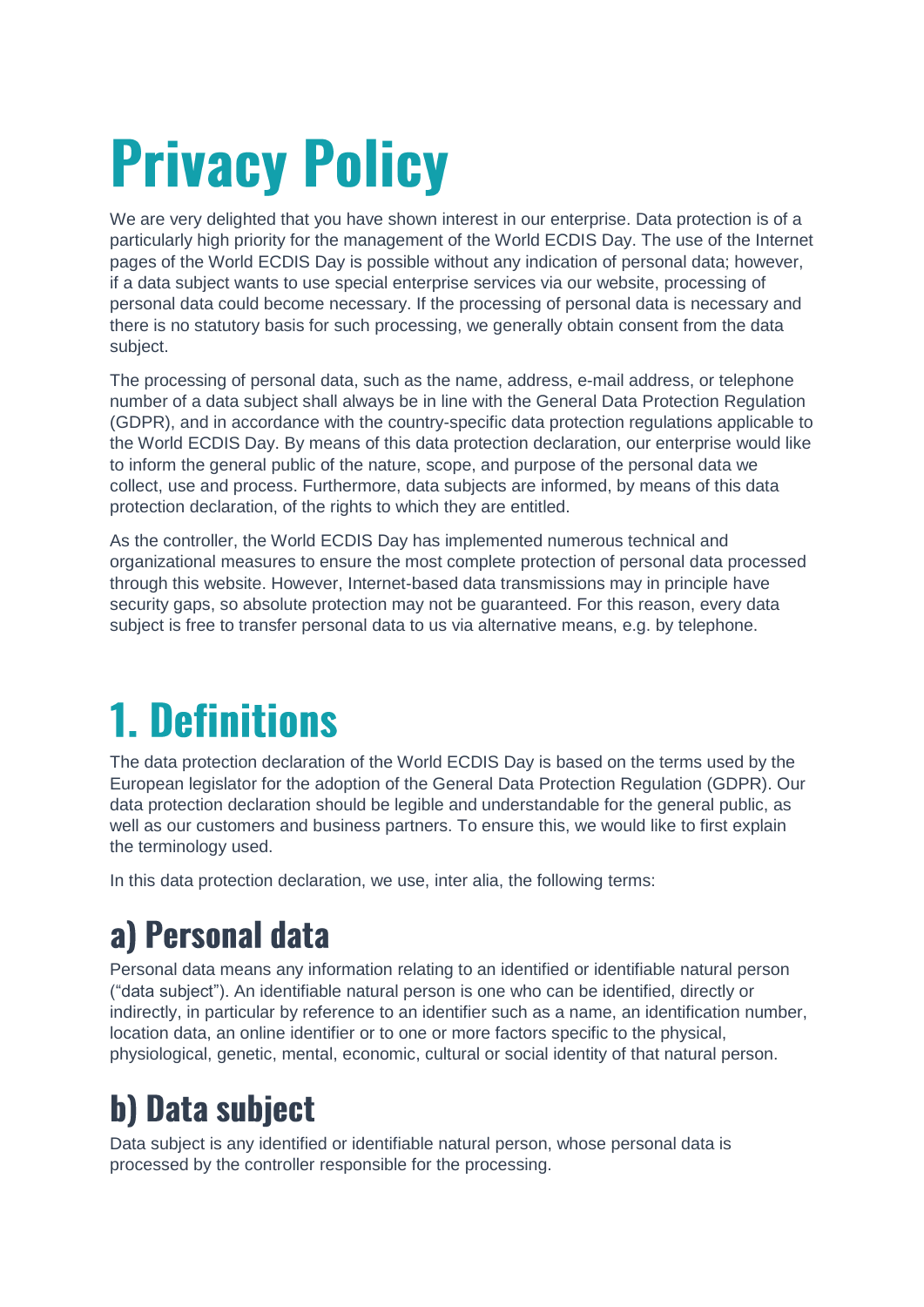### c) Processing

Processing is any operation or set of operations which is performed on personal data or on sets of personal data, whether or not by automated means, such as collection, recording, organisation, structuring, storage, adaptation or alteration, retrieval, consultation, use, disclosure by transmission, dissemination or otherwise making available, alignment or combination, restriction, erasure or destruction.

### d) Restriction of processing

Restriction of processing is the marking of stored personal data with the aim of limiting their processing in the future.

## e) Profiling

Profiling means any form of automated processing of personal data consisting of the use of personal data to evaluate certain personal aspects relating to a natural person, in particular to analyse or predict aspects concerning that natural person's performance at work, economic situation, health, personal preferences, interests, reliability, behaviour, location or

movements

### f) Pseudonymisation

Pseudonymisation is the processing of personal data in such a manner that the personal data can no longer be attributed to a specific data subject without the use of additional information, provided that such additional information is kept separately and is subject to technical and organisational measures to ensure that the personal data are not attributed to an identified or identifiable natural person.

### g) Controller or controller responsible for the

### processing

Controller or controller responsible for the processing is the natural or legal person, public authority, agency or other body which, alone or jointly with others, determines the purposes and means of the processing of personal data; where the purposes and means of such processing are determined by Union or Member State law, the controller or the specific criteria for its nomination may be provided for by Union or Member State law.

## h) Processor

Processor is a natural or legal person, public authority, agency or other body which processes personal data on behalf of the controller.

## i) Recipient

Recipient is a natural or legal person, public authority, agency or another body, to which the personal data are disclosed, whether a third party or not. However, public authorities which may receive personal data in the framework of a particular inquiry in accordance with Union or Member State law shall not be regarded as recipients; the processing of those data by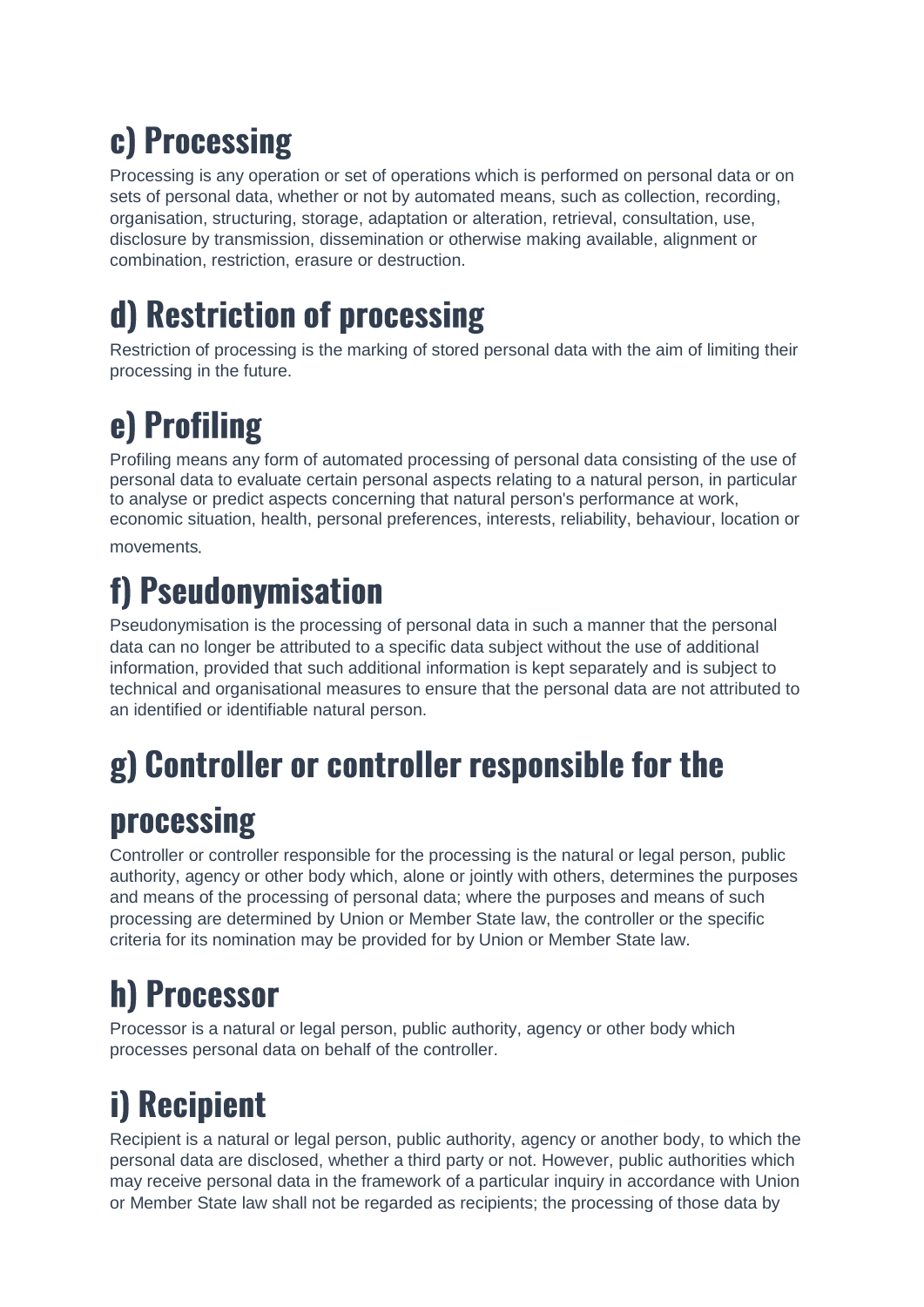those public authorities shall be in compliance with the applicable data protection rules according to the purposes of the processing.

### j) Third party

Third party is a natural or legal person, public authority, agency or body other than the data subject, controller, processor and persons who, under the direct authority of the controller or

processor, are authorised to process personal data

### k) Consent

Consent of the data subject is any freely given, specific, informed and unambiguous indication of the data subject's wishes by which he or she, by a statement or by a clear affirmative action, signifies agreement to the processing of personal data relating to him or her.

## 2. Name and Address of the controller

Controller for the purposes of the General Data Protection Regulation (GDPR), other data protection laws applicable in Member states of the European Union and other provisions related to data protection is:

World ECDIS Day c/o SevenCs GmbH Atlantic Haus Zirkusweg 1 D-20359 Hamburg GERMANY

# **3. Name and Address of the Data Protection Officer**

The Data Protection Officer of the controller is: Nico Isenbeck elb-BIT GmbH Junkersdamm 6 22335 Hamburg Germany

Email: privacy@chartworld.com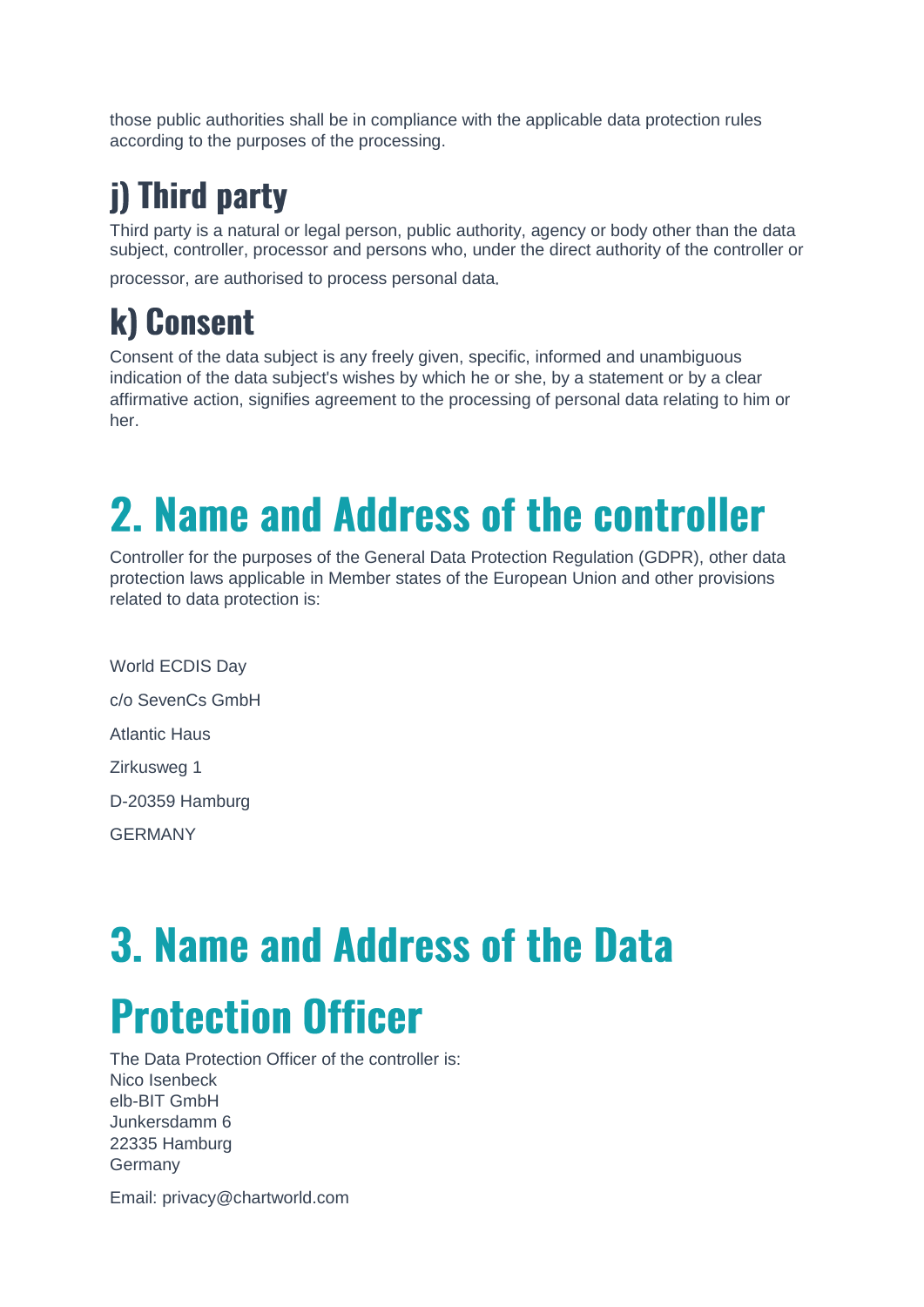Any data subject may, at any time, contact our Data Protection Officer directly with all questions and suggestions concerning data protection.

## **4. Cookies**

The Internet pages of the World ECDIS Day uses cookies. Cookies are text files that are stored in a computer system via an Internet browser.

Many Internet sites and servers use cookies. Many cookies contain a so-called cookie ID. A cookie ID is a unique identifier of the cookie. It consists of a character string through which Internet pages and servers can be assigned to the specific Internet browser in which the cookie was stored. This allows visited Internet sites and servers to differentiate the individual browser of the data subject from other Internet browsers that contain other cookies. A specific Internet browser can be recognized and identified using the unique cookie ID.

Through the use of cookies, the World ECDIS Day can provide the users of this website with more user-friendly services that would not be possible without the cookie setting.

By means of a cookie, the information and offers on our website can be optimized with the user in mind. Cookies allow us, as previously mentioned, to recognize our website users. The purpose of this recognition is to make it easier for users to utilize our website. The website user that uses cookies, e.g. does not have to enter access data each time the website is accessed, because this is taken over by the website, and the cookie is thus stored on the user's computer system. Another example is the cookie of a shopping cart in an online shop. The online store remembers the articles that a customer has placed in the virtual shopping cart via a cookie.

The data subject may, at any time, prevent the setting of cookies through our website by means of a corresponding setting of the Internet browser used, and may thus permanently deny the setting of cookies. Furthermore, already set cookies may be deleted at any time via an Internet browser or other software programs. This is possible in all popular Internet browsers. If the data subject deactivates the setting of cookies in the Internet browser used, not all functions of our website may be entirely usable.

## **5. Collection of general data and**

### **information**

The website of the World ECDIS Day collects a series of general data and information when a data subject or automated system calls up the website. This general data and information are stored in the server log files. Collected may be (1) the browser types and versions used, (2) the operating system used by the accessing system, (3) the website from which an accessing system reaches our website (so-called referrers), (4) the sub-websites, (5) the date and time of access to the Internet site, (6) an Internet protocol address (IP address), (7) the Internet service provider of the accessing system, and (8) any other similar data and information that may be used in the event of attacks on our information technology systems.

When using these general data and information, the World ECDIS Day does not draw any conclusions about the data subject. Rather, this information is needed to (1) deliver the content of our website correctly, (2) optimize the content of our website as well as its advertisement, (3) ensure the long-term viability of our information technology systems and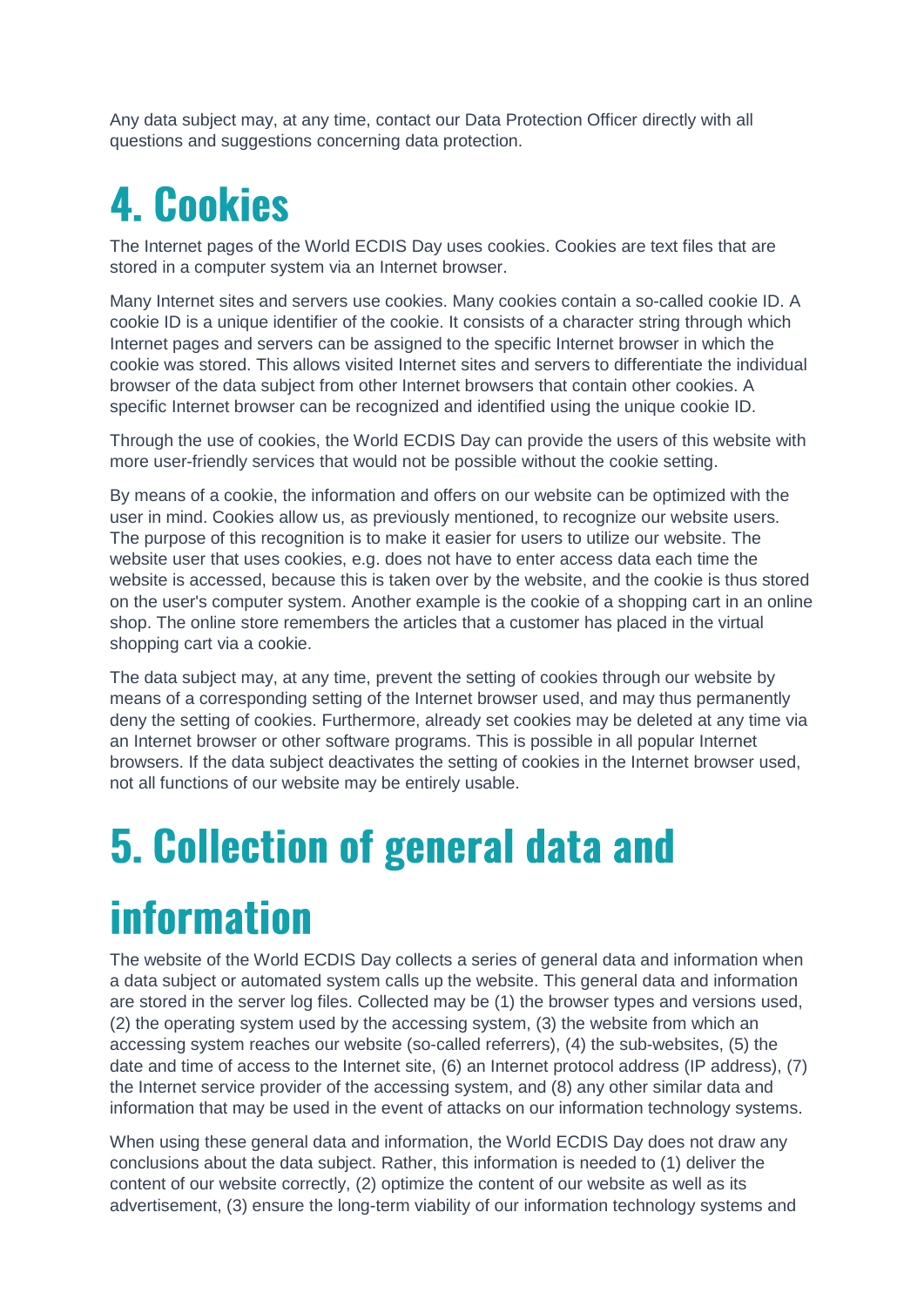website technology, and (4) provide law enforcement authorities with the information necessary for criminal prosecution in case of a cyber-attack. Therefore, the World ECDIS Day analyses anonymously collected data and information statistically, with the aim of increasing the data protection and data security of our enterprise, and to ensure an optimal level of protection for the personal data we process. The anonymous data of the server log files are stored separately from all personal data provided by a data subject.

## **6. Registration on our website**

The data subject has the possibility to register on the website of the controller with the indication of personal data. Which personal data are transmitted to the controller is determined by the respective input mask used for the registration. The personal data entered by the data subject are collected and stored exclusively for internal use by the controller, and for his own purposes. The controller may request transfer to one or more processors (e.g. a parcel service) that also uses personal data for an internal purpose which is attributable to the controller.

By registering on the website of the controller, the IP address—assigned by the Internet service provider (ISP) and used by the data subject—date, and time of the registration are also stored. The storage of this data takes place against the background that this is the only way to prevent the misuse of our services, and, if necessary, to make it possible to investigate committed offenses. Insofar, the storage of this data is necessary to secure the controller. This data is not passed on to third parties unless there is a statutory obligation to pass on the data, or if the transfer serves the aim of criminal prosecution.

The registration of the data subject, with the voluntary indication of personal data, is intended to enable the controller to offer the data subject contents or services that may only be offered to registered users due to the nature of the matter in question. Registered persons are free to change the personal data specified during the registration at any time, or to have them completely deleted from the data stock of the controller.

The data controller shall, at any time, provide information upon request to each data subject as to what personal data are stored about the data subject. In addition, the data controller shall correct or erase personal data at the request or indication of the data subject, insofar as there are no statutory storage obligations. The entirety of the controller's employees are available to the data subject in this respect as contact persons.

## 7. Contact possibility via the website

The website of the World ECDIS Day contains information that enables a quick electronic contact to our enterprise, as well as direct communication with us, which also includes a general address of the so-called electronic mail (e-mail address). If a data subject contacts the controller by e-mail or via a contact form, the personal data transmitted by the data subject are automatically stored. Such personal data transmitted on a voluntary basis by a data subject to the data controller are stored for the purpose of processing or contacting the data subject. There is no transfer of this personal data to third parties.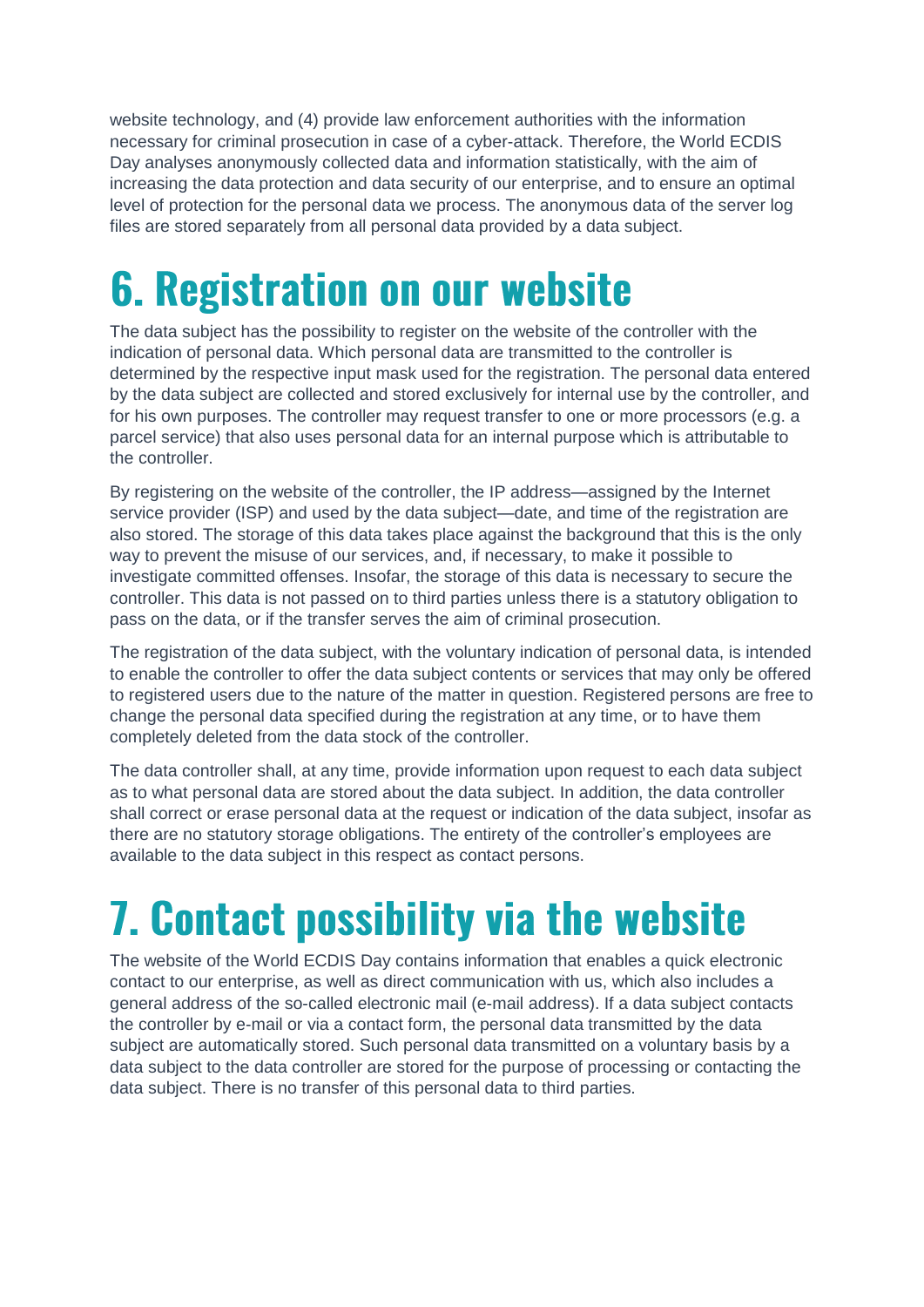# **8. Routine erasure and blocking of**

## personal data

The data controller shall process and store the personal data of the data subject only for the period necessary to achieve the purpose of storage, or as far as this is granted by the European legislator or other legislators in laws or regulations to which the controller is subject to.

If the storage purpose is not applicable, or if a storage period prescribed by the European legislator or another competent legislator expires, the personal data are routinely blocked or erased in accordance with legal requirements.

## **9. Rights of the data subject**

### a) Right of confirmation

Each data subject shall have the right granted by the European legislator to obtain from the controller the confirmation as to whether or not personal data concerning him or her are being processed. If a data subject wishes to avail himself of this right of confirmation, he or she may, at any time, contact any employee of the controller.

### **b) Right of access**

Each data subject shall have the right granted by the European legislator to obtain from the controller free information about his or her personal data stored at any time and a copy of this information. Furthermore, the European directives and regulations grant the data subject access to the following information:

the purposes of the processing;

the categories of personal data concerned;

the recipients or categories of recipients to whom the personal data have been or will be disclosed, in particular recipients in third countries or international organisations;

where possible, the envisaged period for which the personal data will be stored, or, if not possible, the criteria used to determine that period;

the existence of the right to request from the controller rectification or erasure of personal data, or restriction of processing of personal data concerning the data subject, or to object to such processing;

the existence of the right to lodge a complaint with a supervisory authority;

where the personal data are not collected from the data subject, any available information as to their source;

the existence of automated decision-making, including profiling, referred to in Article 22(1) and (4) of the GDPR and, at least in those cases, meaningful information about the logic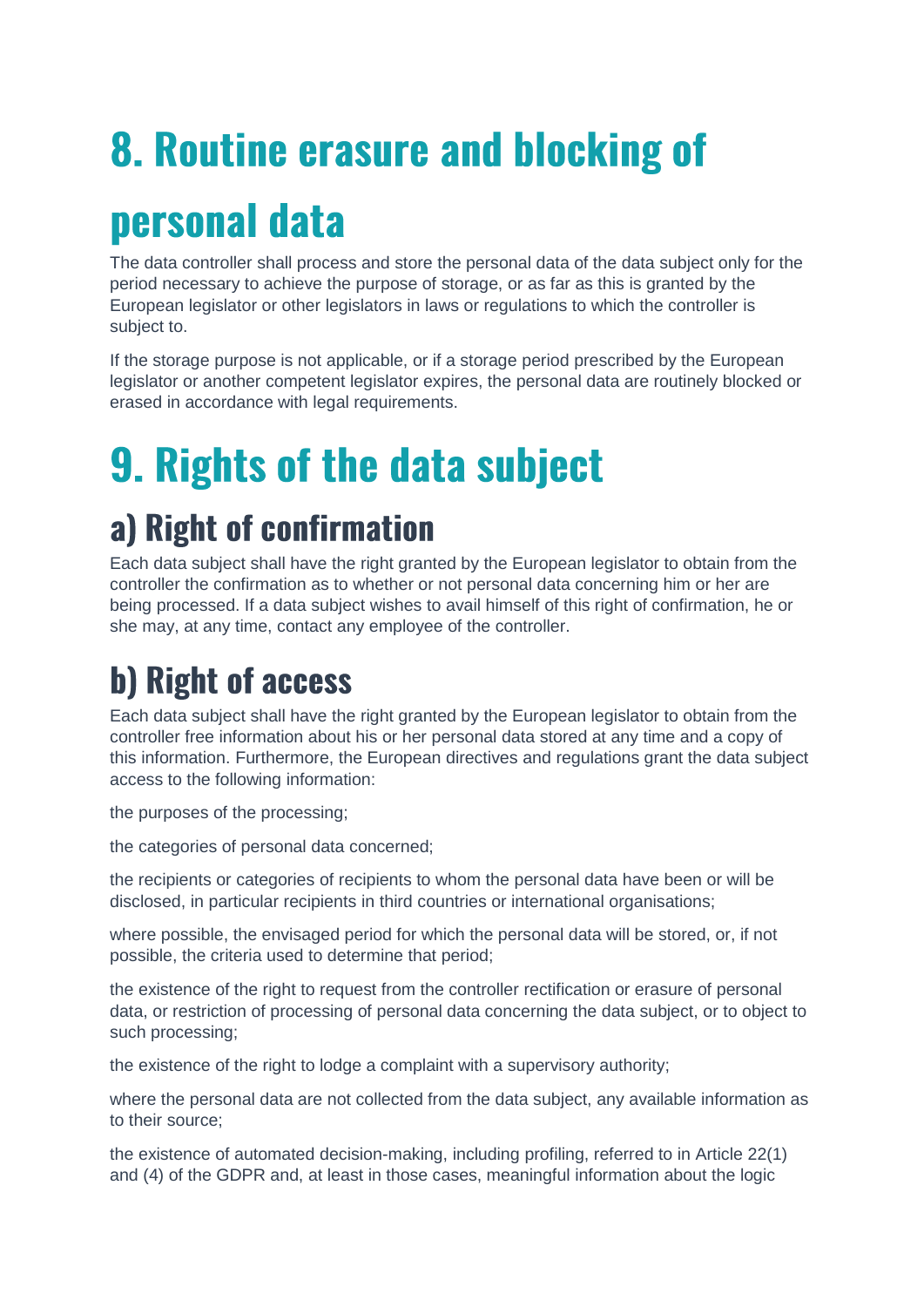involved, as well as the significance and envisaged consequences of such processing for the data subject.

Furthermore, the data subject shall have a right to obtain information as to whether personal data are transferred to a third country or to an international organisation. Where this is the case, the data subject shall have the right to be informed of the appropriate safeguards relating to the transfer.

If a data subject wishes to avail himself of this right of access, he or she may, at any time, contact any employee of the controller.

#### c) Right to rectification

Each data subject shall have the right granted by the European legislator to obtain from the controller without undue delay the rectification of inaccurate personal data concerning him or her. Taking into account the purposes of the processing, the data subject shall have the right to have incomplete personal data completed, including by means of providing a supplementary statement.

If a data subject wishes to exercise this right to rectification, he or she may, at any time, contact any employee of the controller.

### d) Right to erasure (Right to be forgotten)

Each data subject shall have the right granted by the European legislator to obtain from the controller the erasure of personal data concerning him or her without undue delay, and the controller shall have the obligation to erase personal data without undue delay where one of the following grounds applies, as long as the processing is not necessary:

The personal data are no longer necessary in relation to the purposes for which they were collected or otherwise processed.

The data subject withdraws consent to which the processing is based according to point (a) of Article 6(1) of the GDPR, or point (a) of Article 9(2) of the GDPR, and where there is no other legal ground for the processing.

The data subject objects to the processing pursuant to Article 21(1) of the GDPR and there are no overriding legitimate grounds for the processing, or the data subject objects to the processing pursuant to Article 21(2) of the GDPR.

The personal data have been unlawfully processed.

The personal data must be erased for compliance with a legal obligation in Union or Member State law to which the controller is subject.

The personal data have been collected in relation to the offer of information society services referred to in Article 8(1) of the GDPR.

If one of the aforementioned reasons applies, and a data subject wishes to request the erasure of personal data stored by the World ECDIS Day, he or she may, at any time, contact any employee of the controller. An employee of World ECDIS Day shall promptly ensure that the erasure request is complied with immediately.

Where the controller has made personal data public and is obliged pursuant to Article 17(1) to erase the personal data, the controller, taking account of available technology and the cost of implementation, shall take reasonable steps, including technical measures, to inform other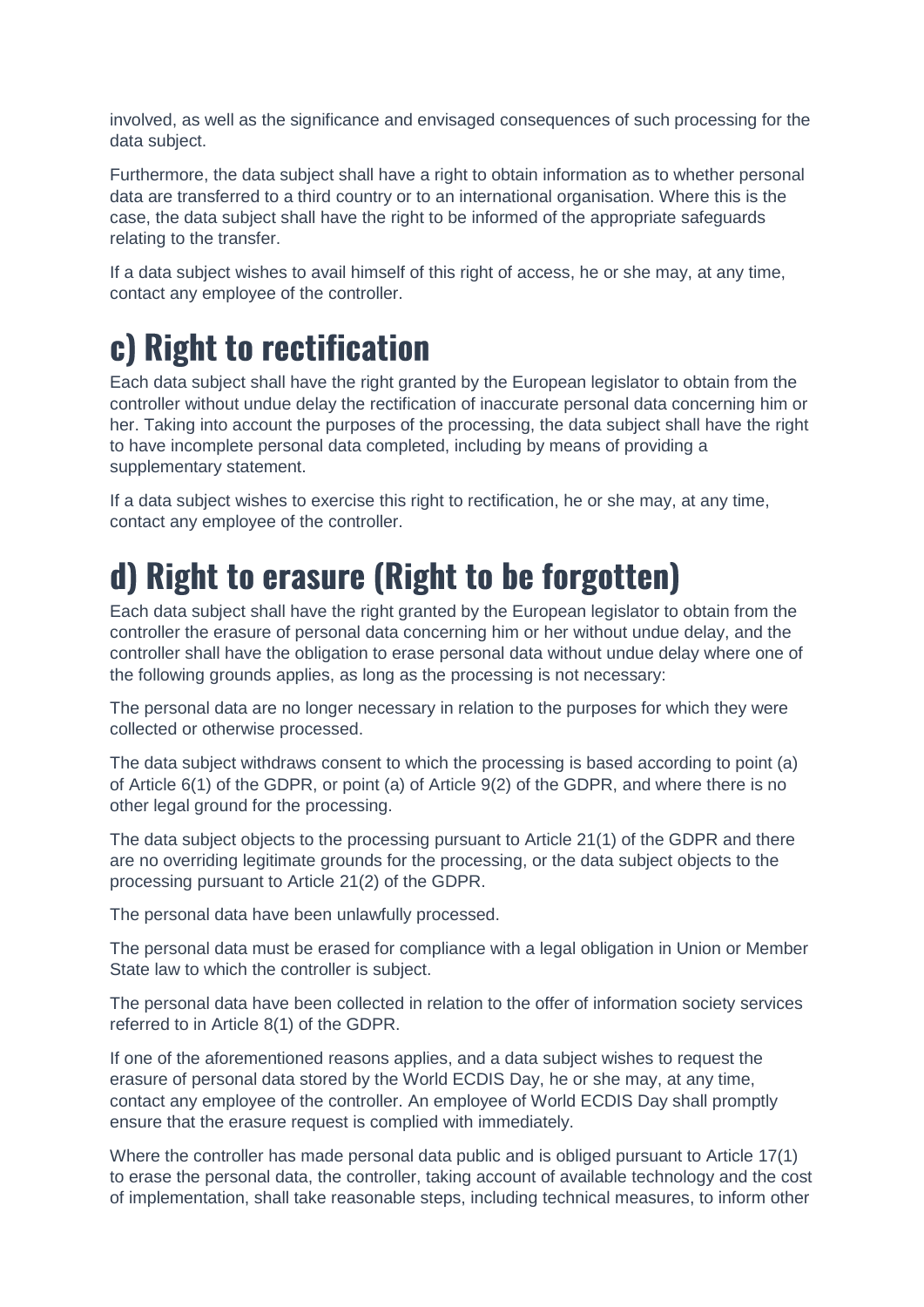controllers processing the personal data that the data subject has requested erasure by such controllers of any links to, or copy or replication of, those personal data, as far as processing is not required. An employees of the World ECDIS Day will arrange the necessary measures in individual cases.

### e) Right of restriction of processing

Each data subject shall have the right granted by the European legislator to obtain from the controller restriction of processing where one of the following applies:

The accuracy of the personal data is contested by the data subject, for a period enabling the controller to verify the accuracy of the personal data.

The processing is unlawful and the data subject opposes the erasure of the personal data and requests instead the restriction of their use instead.

The controller no longer needs the personal data for the purposes of the processing, but they are required by the data subject for the establishment, exercise or defence of legal claims.

The data subject has objected to processing pursuant to Article 21(1) of the GDPR pending the verification whether the legitimate grounds of the controller override those of the data subject.

If one of the aforementioned conditions is met, and a data subject wishes to request the restriction of the processing of personal data stored by the World ECDIS Day, he or she may at any time contact any employee of the controller. The employee of the World ECDIS Day will arrange the restriction of the processing.

### f) Right to data portability

Each data subject shall have the right granted by the European legislator, to receive the personal data concerning him or her, which was provided to a controller, in a structured, commonly used and machine-readable format. He or she shall have the right to transmit those data to another controller without hindrance from the controller to which the personal data have been provided, as long as the processing is based on consent pursuant to point (a) of Article 6(1) of the GDPR or point (a) of Article 9(2) of the GDPR, or on a contract pursuant to point (b) of Article 6(1) of the GDPR, and the processing is carried out by automated means, as long as the processing is not necessary for the performance of a task carried out in the public interest or in the exercise of official authority vested in the controller.

Furthermore, in exercising his or her right to data portability pursuant to Article 20(1) of the GDPR, the data subject shall have the right to have personal data transmitted directly from one controller to another, where technically feasible and when doing so does not adversely affect the rights and freedoms of others.

In order to assert the right to data portability, the data subject may at any time contact any employee of the World ECDIS Day.

### g) Right to object

Each data subject shall have the right granted by the European legislator to object, on grounds relating to his or her particular situation, at any time, to processing of personal data concerning him or her, which is based on point (e) or (f) of Article 6(1) of the GDPR. This also applies to profiling based on these provisions.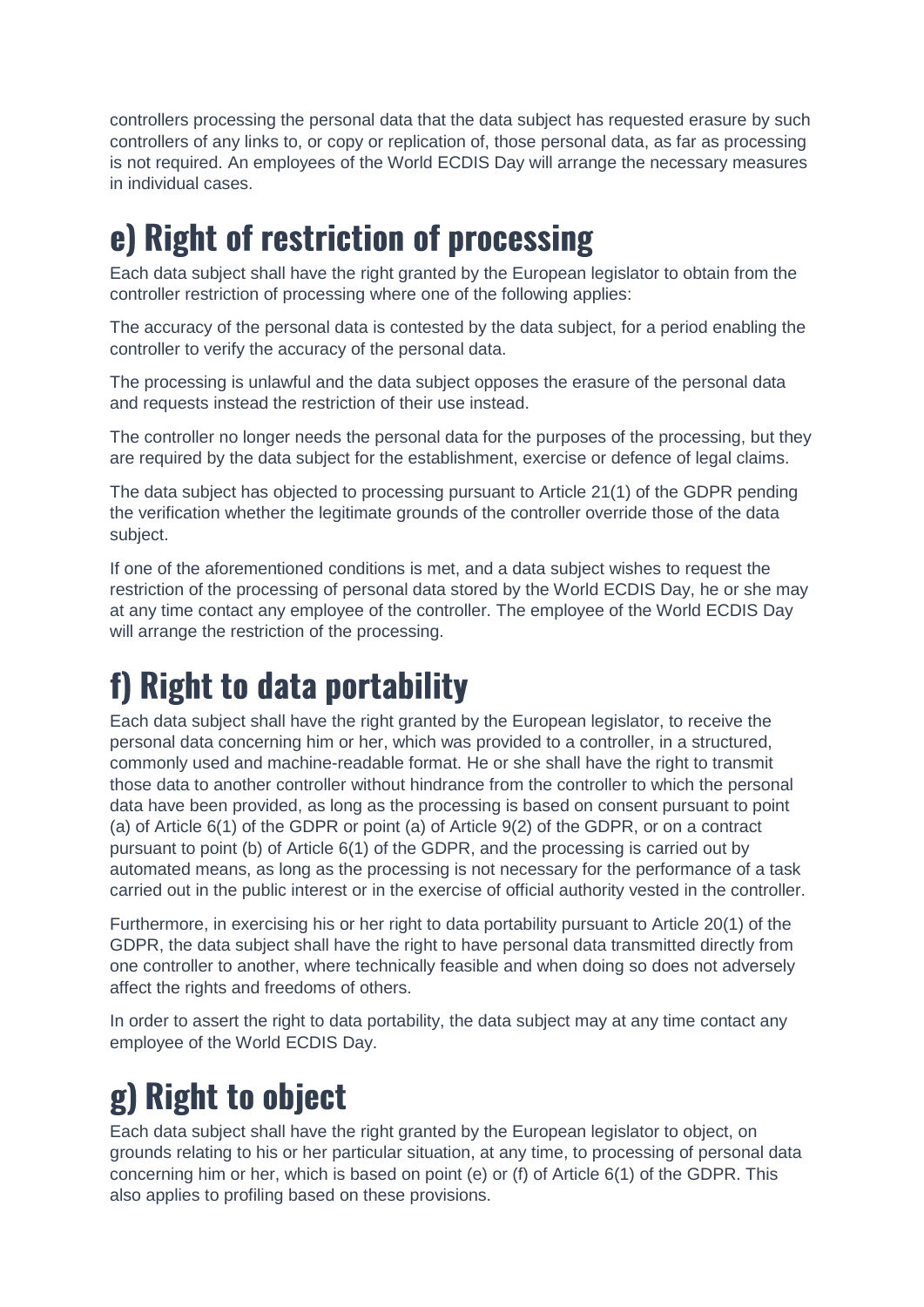The World ECDIS Day shall no longer process the personal data in the event of the objection, unless we can demonstrate compelling legitimate grounds for the processing which override the interests, rights and freedoms of the data subject, or for the establishment, exercise or defence of legal claims.

If the World ECDIS Day processes personal data for direct marketing purposes, the data subject shall have the right to object at any time to processing of personal data concerning him or her for such marketing. This applies to profiling to the extent that it is related to such direct marketing. If the data subject objects to the World ECDIS Day to the processing for direct marketing purposes, the World ECDIS Day will no longer process the personal data for these purposes.

In addition, the data subject has the right, on grounds relating to his or her particular situation, to object to processing of personal data concerning him or her by the World ECDIS Day for scientific or historical research purposes, or for statistical purposes pursuant to Article 89(1) of the GDPR, unless the processing is necessary for the performance of a task carried out for reasons of public interest.

In order to exercise the right to object, the data subject may contact any employee of the World ECDIS Day. In addition, the data subject is free in the context of the use of information society services, and notwithstanding Directive 2002/58/EC, to use his or her right to object by automated means using technical specifications.

## h) Automated individual decision-making, including profiling

Each data subject shall have the right granted by the European legislator not to be subject to a decision based solely on automated processing, including profiling, which produces legal effects concerning him or her, or similarly significantly affects him or her, as long as the decision (1) is not is necessary for entering into, or the performance of, a contract between the data subject and a data controller, or (2) is not authorised by Union or Member State law to which the controller is subject and which also lays down suitable measures to safeguard the data subject's rights and freedoms and legitimate interests, or (3) is not based on the data subject's explicit consent.

If the decision (1) is necessary for entering into, or the performance of, a contract between the data subject and a data controller, or (2) it is based on the data subject's explicit consent, the World ECDIS Day shall implement suitable measures to safeguard the data subject's rights and freedoms and legitimate interests, at least the right to obtain human intervention on the part of the controller, to express his or her point of view and contest the decision.

If the data subject wishes to exercise the rights concerning automated individual decisionmaking, he or she may, at any time, contact any employee of the World ECDIS Day.

### i) Right to withdraw data protection consent

Each data subject shall have the right granted by the European legislator to withdraw his or her consent to processing of his or her personal data at any time.

If the data subject wishes to exercise the right to withdraw the consent, he or she may, at any time, contact any employee of the World ECDIS Day.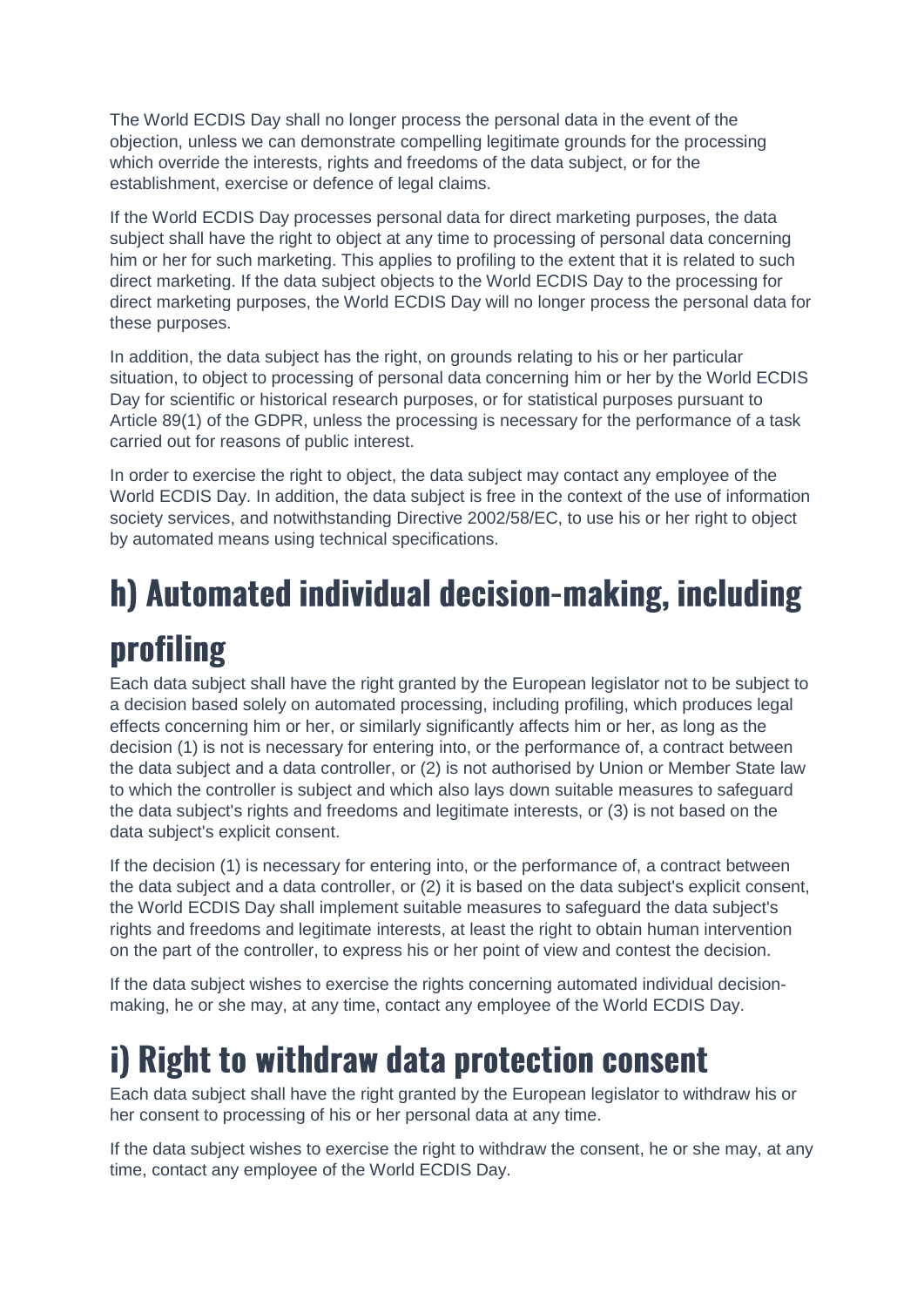## 10. Legal basis for the processing

Art. 6(1) lit. a GDPR serves as the legal basis for processing operations for which we obtain consent for a specific processing purpose. If the processing of personal data is necessary for the performance of a contract to which the data subject is party, as is the case, for example, when processing operations are necessary for the supply of goods or to provide any other service, the processing is based on Article 6(1) lit. b GDPR. The same applies to such processing operations which are necessary for carrying out pre-contractual measures, for example in the case of inquiries concerning our products or services. Is our company subject to a legal obligation by which processing of personal data is required, such as for the fulfilment of tax obligations, the processing is based on Art. 6(1) lit. c GDPR. In rare cases, the processing of personal data may be necessary to protect the vital interests of the data subject or of another natural person. This would be the case, for example, if a visitor were injured in our company and his name, age, health insurance data or other vital information would have to be passed on to a doctor, hospital or other third party. Then the processing would be based on Art. 6(1) lit. d GDPR. Finally, processing operations could be based on Article 6(1) lit. f GDPR. This legal basis is used for processing operations which are not covered by any of the abovementioned legal grounds, if processing is necessary for the purposes of the legitimate interests pursued by our company or by a third party, except where such interests are overridden by the interests or fundamental rights and freedoms of the data subject which require protection of personal data. Such processing operations are particularly permissible because they have been specifically mentioned by the European legislator. He considered that a legitimate interest could be assumed if the data subject is a

client of the controller (Recital 47 Sentence 2 GDPR

## 11. The legitimate interests pursued by

## the controller or by a third party

Where the processing of personal data is based on Article 6(1) lit. f GDPR our legitimate interest is to carry out our business in favour of the well-being of all our employees and the shareholders.

## 12. Period for which the personal data will be stored

The criteria used to determine the period of storage of personal data is the respective statutory retention period. After expiration of that period, the corresponding data is routinely deleted, as long as it is no longer necessary for the fulfilment of the contract or the initiation of a contract.